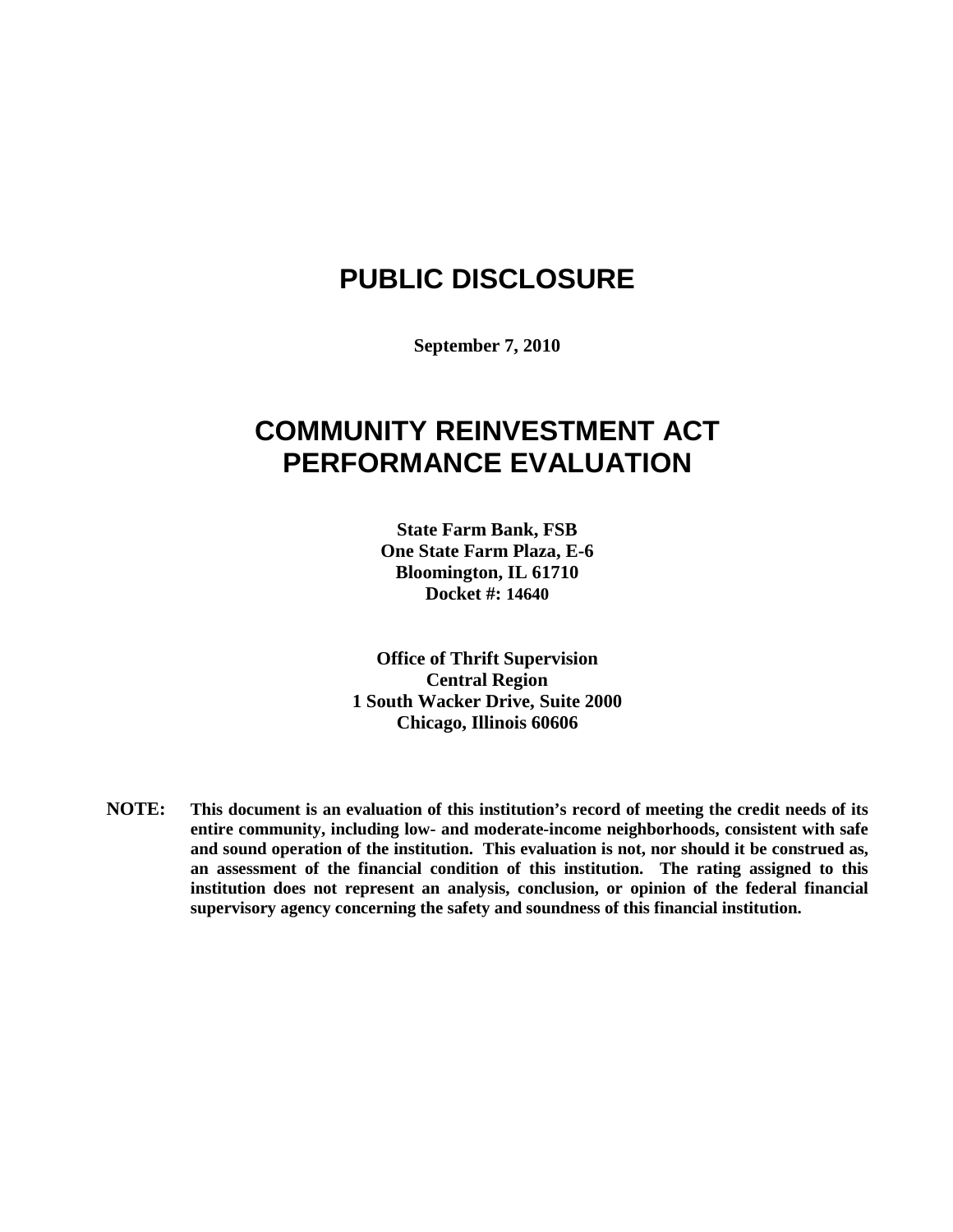#### *Institution*

#### Overall Rating

### **INSTITUTION'S CRA RATING: "Satisfactory"**

State Farm Bank, FSB (State Farm or institution) is a nationwide lender that benefits from relationships with affiliate companies. Its main strengths are very high levels of Investments (especially from affiliated companies) and Community Development Lending (CDL). Outstanding subcomponent ratings were earned in the Investment and Service Tests. A High Satisfactory subcomponent rating was given for the Lending Test.

Based on these subcomponent ratings, State Farm would have received an overall "Outstanding" rating based on its performance during the review period. However, evidence of lending and marketing practices that disproportionately impacted protected groups as defined under the Equal Credit Opportunity Act, Fair Housing Act and OTS Nondiscrimination regulations were identified. These factors adversely impacted CRA performance and resulted in lowering the overall rating from "Outstanding" to "Satisfactory."

Under the Lending Test, State Farm generated a strong volume of loans, particularly consumer, on a nationwide basis. It had a reasonable volume of Home Mortgage Disclosure Act (HMDA) reportable loans within its assessment area (AA) based on the amount of deposits derived from this area. Within its AA, State Farm had a good distribution of HMDA loans and a reasonable distribution of consumer loans within low- and moderate-income (LMI) geographies. State Farm's penetration LMI borrowers on HMDA loans were good within its AA, while its consumer loan performance was only acceptable. On a nationwide basis, its penetration of LMI borrowers through HMDA and consumer loans was reasonable. State Farm and its affiliates granted a very good volume of CDL loans.

State Farm had a relatively high volume of Qualified Investments. Many of the investments were innovative and flexible and represented an excellent responsiveness to community development needs. Additionally, State Farm's parent company generated a large volume of Qualified Investments also with flexible features. Both the institution and its parent made a generous number of grants in small amounts to community groups in the AA, broader regional area, and across the nation.